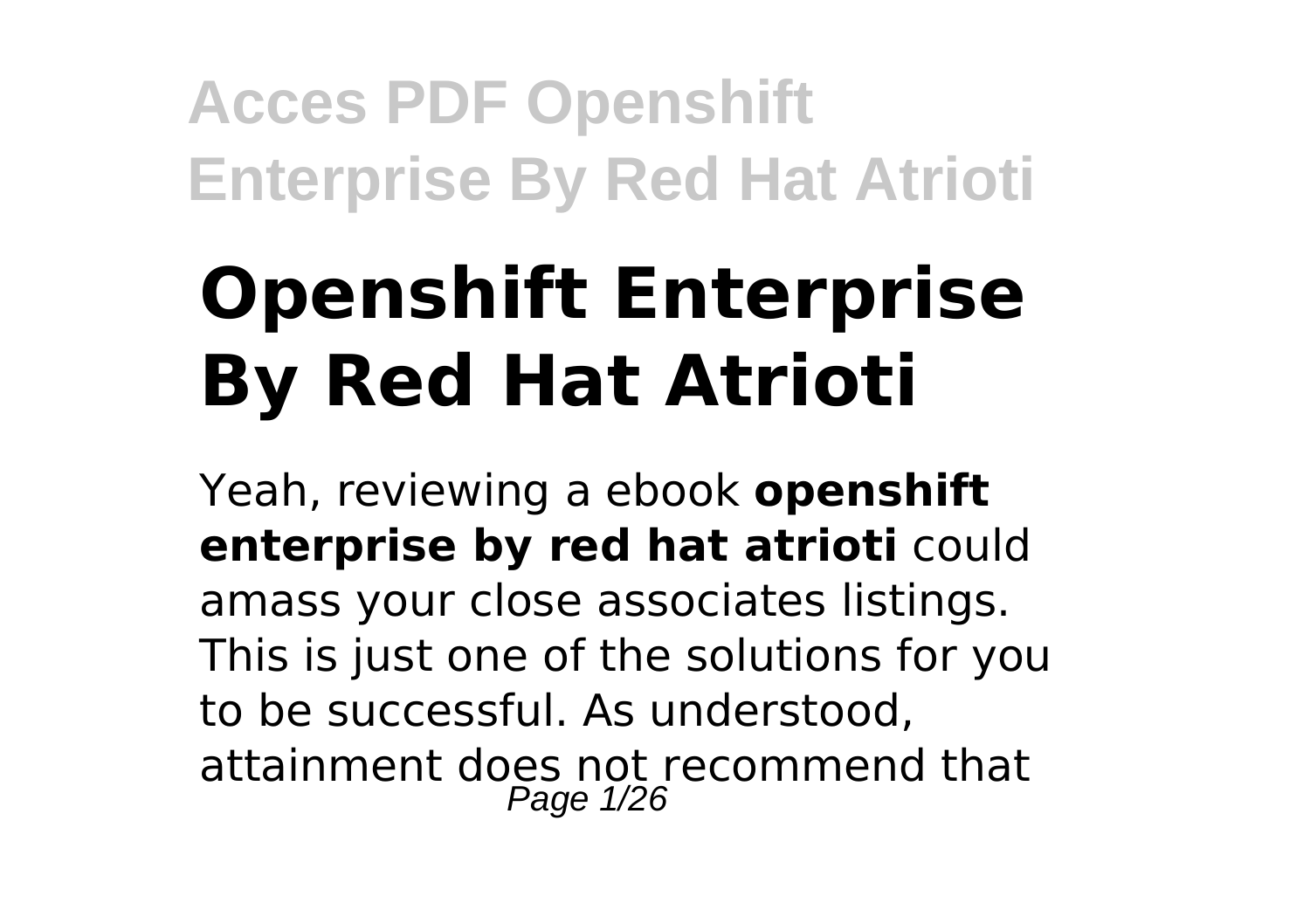you have astonishing points.

Comprehending as without difficulty as contract even more than additional will pay for each success. neighboring to, the statement as competently as insight of this openshift enterprise by red hat atrioti can be taken as skillfully as picked to act.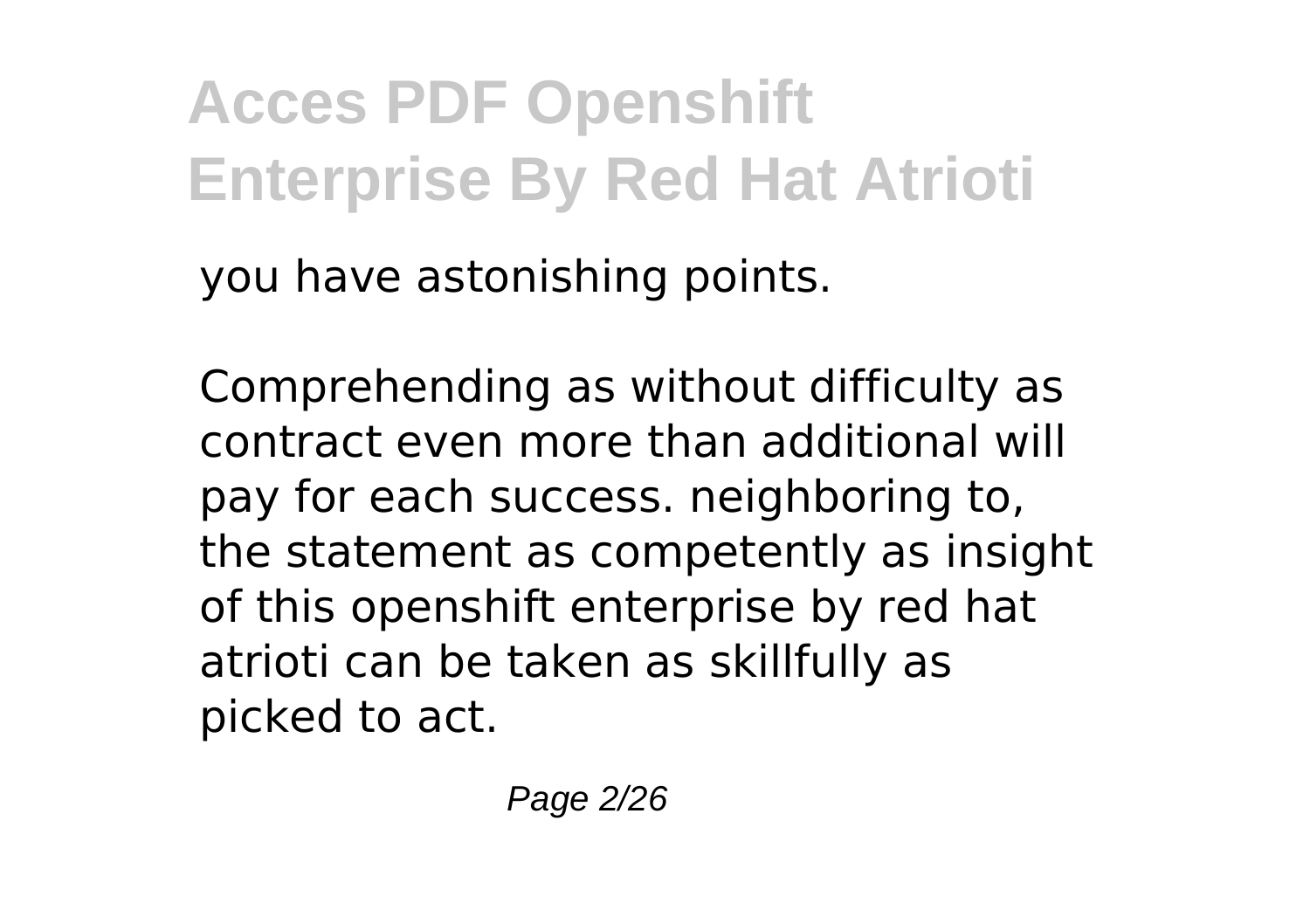Authorama offers up a good selection of high-quality, free books that you can read right in your browser or print out for later. These are books in the public domain, which means that they are freely accessible and allowed to be distributed; in other words, you don't need to worry if you're looking at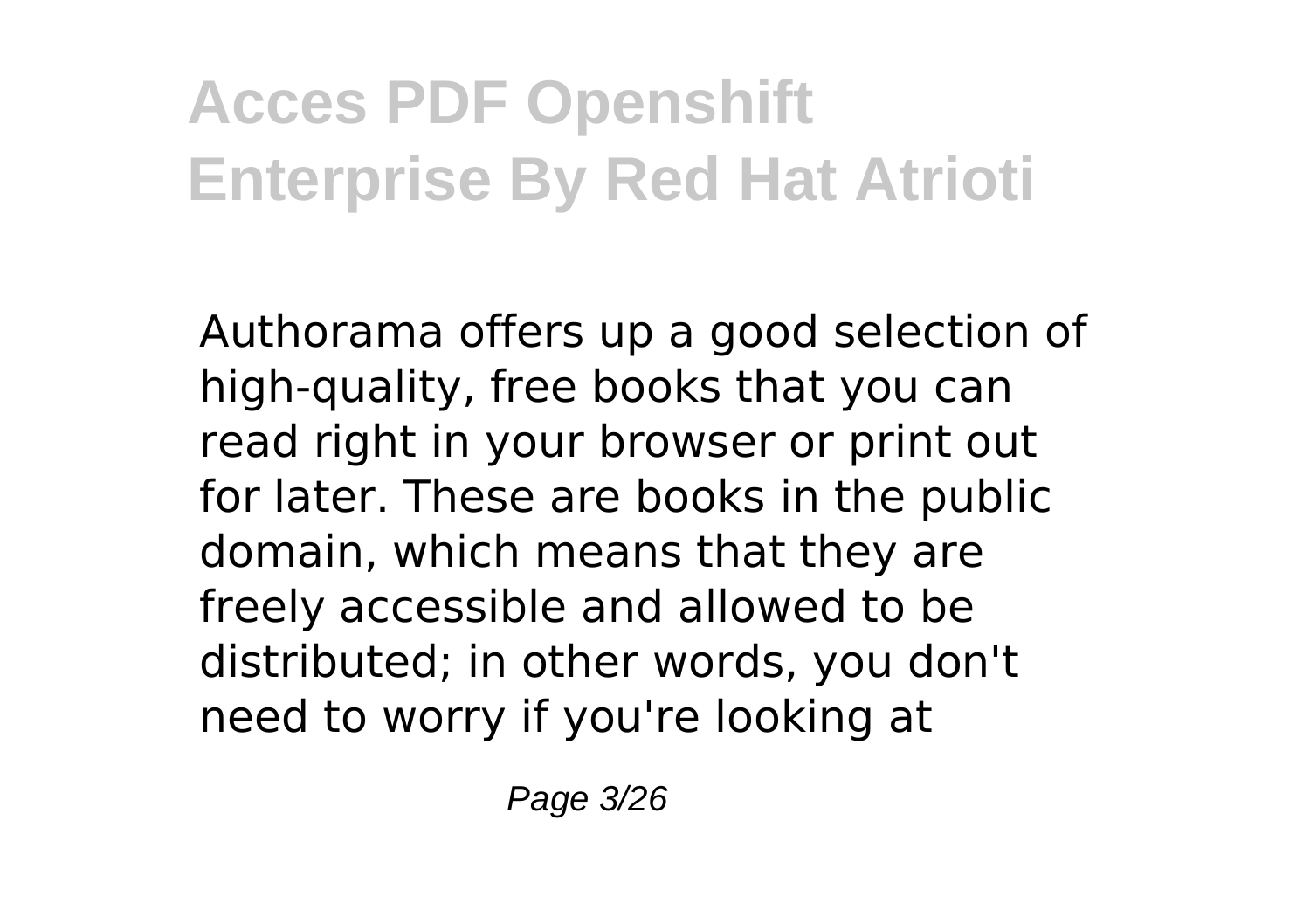something illegal here.

**Openshift Enterprise By Red Hat** Red Hat<sup>®</sup> OpenShift<sup>®</sup> is an enterpriseready Kubernetes container platform with full-stack automated operations to manage hybrid cloud and multicloud deployments. Red Hat OpenShift is optimized to improve developer

Page 4/26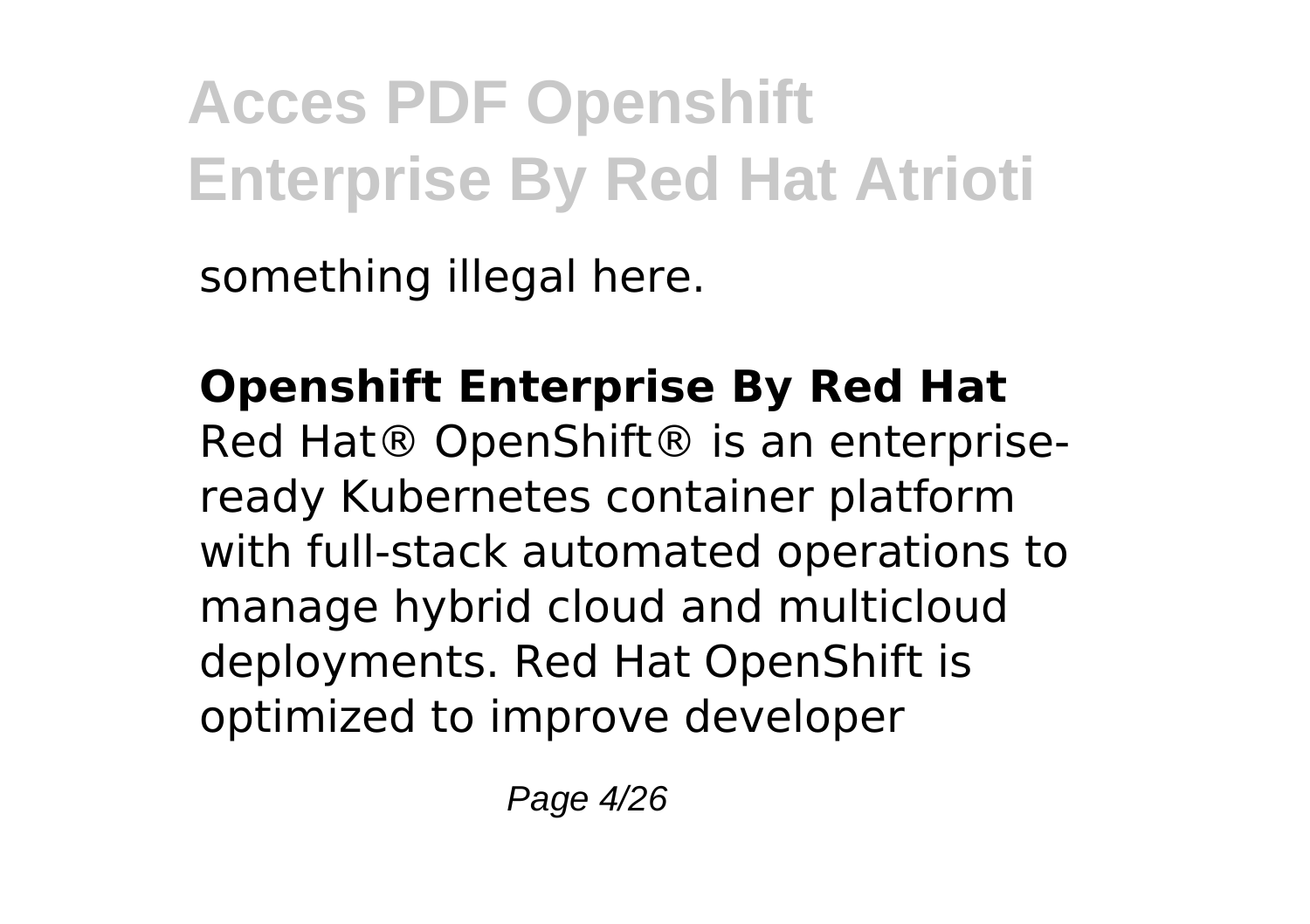productivity and promote innovation.

### **Red Hat OpenShift**

Red Hat OpenShift is focused on security at every level of the container stack and throughout the application lifecycle. It includes long-term, enterprise support from one of the leading Kubernetes contributors and open source software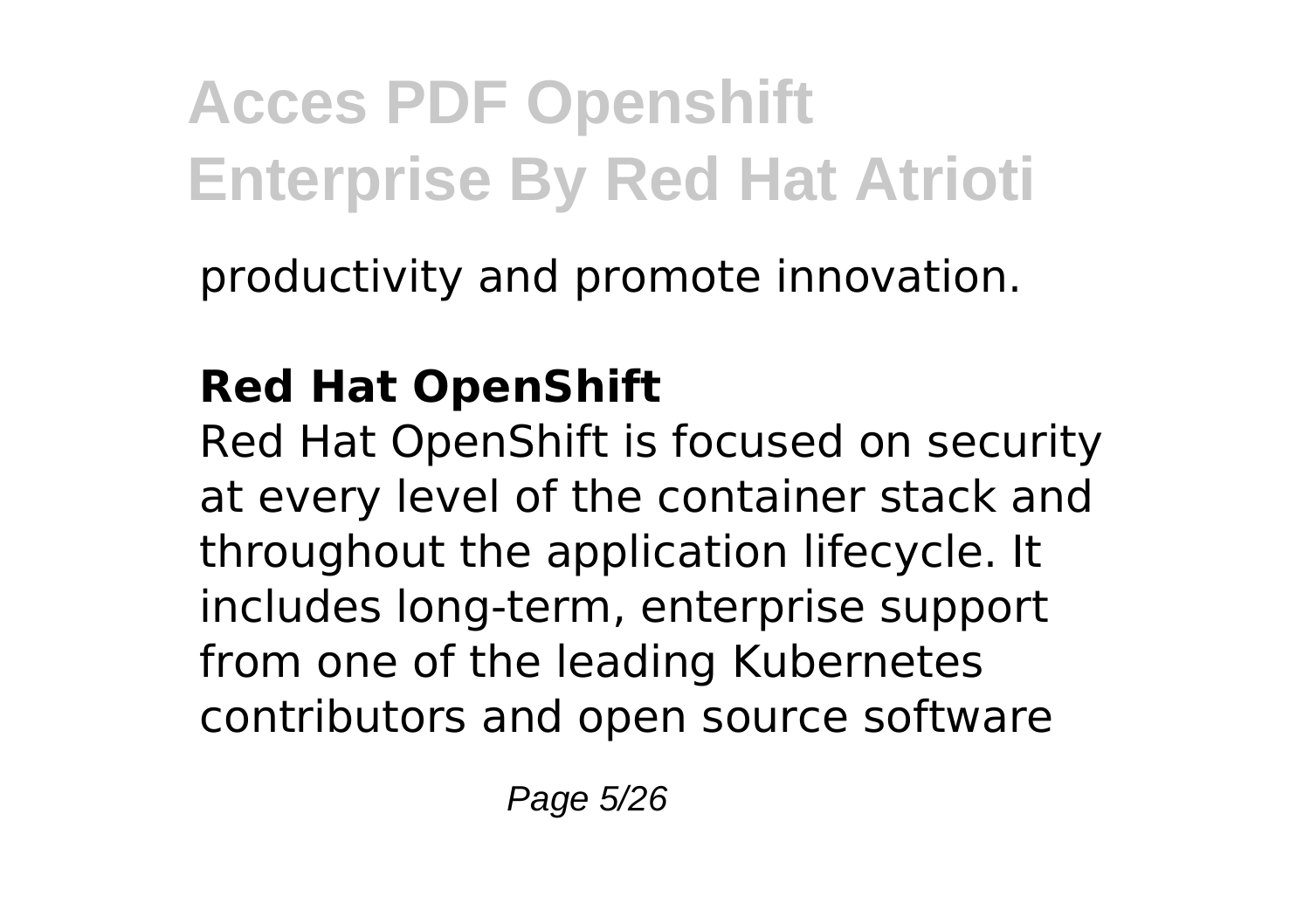companies.

### **Red Hat OpenShift Container Platform, Built on Kubernetes**

Red Hat OpenShift is a hybrid cloud, enterprise Kubernetes platform Red Hat ® OpenShift ® is more than just Kubernetes. Each release includes defect, performance, and security fixes,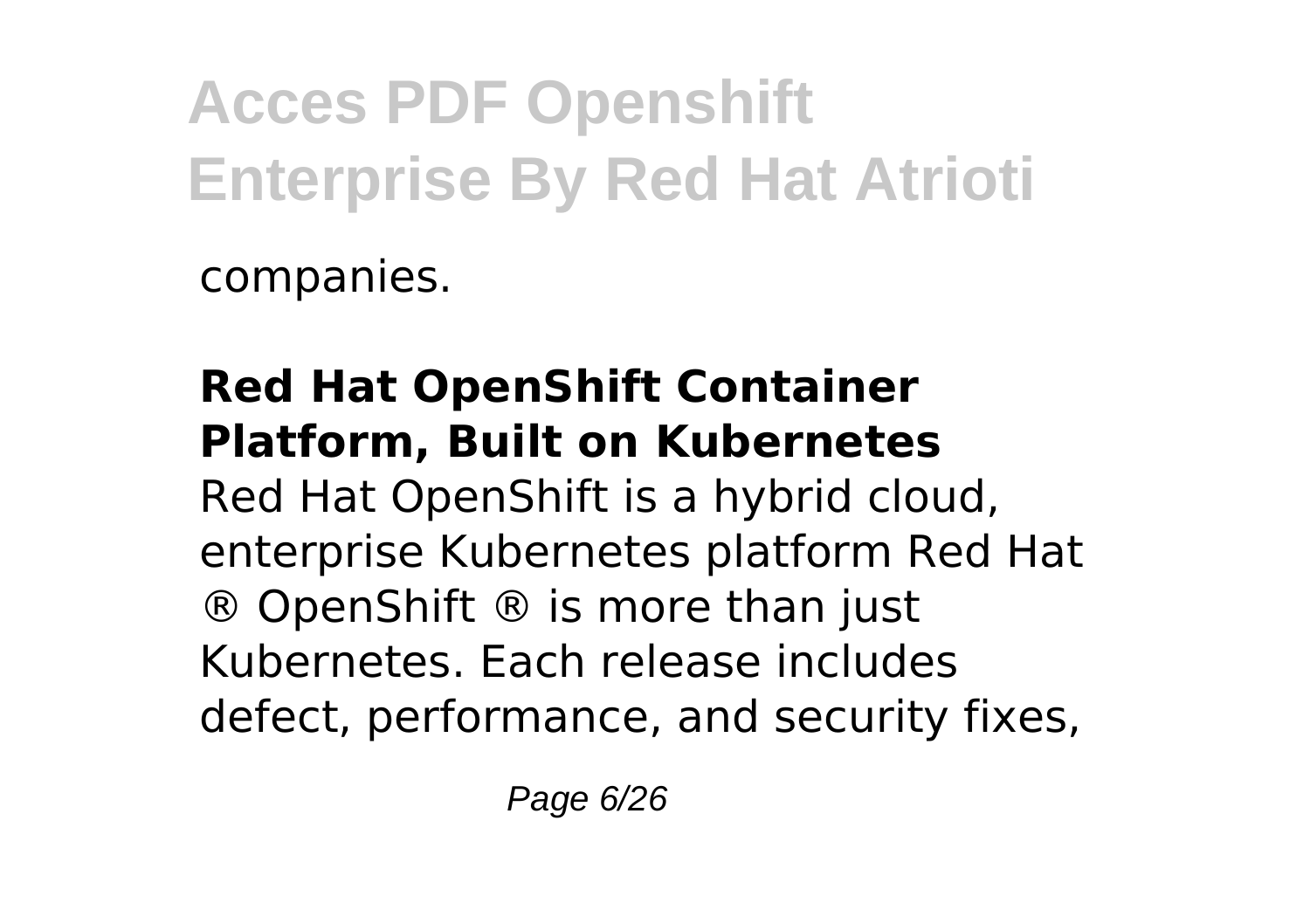validated and tested integrations for third-party plugins, and enterprise lifecycle support.

### **Enterprise Kubernetes - Red Hat OpenShift**

Description. OpenShift Enterprise 3 by Red Hat ® is built on Red Hat Enterprise Linux ®, with a core of Docker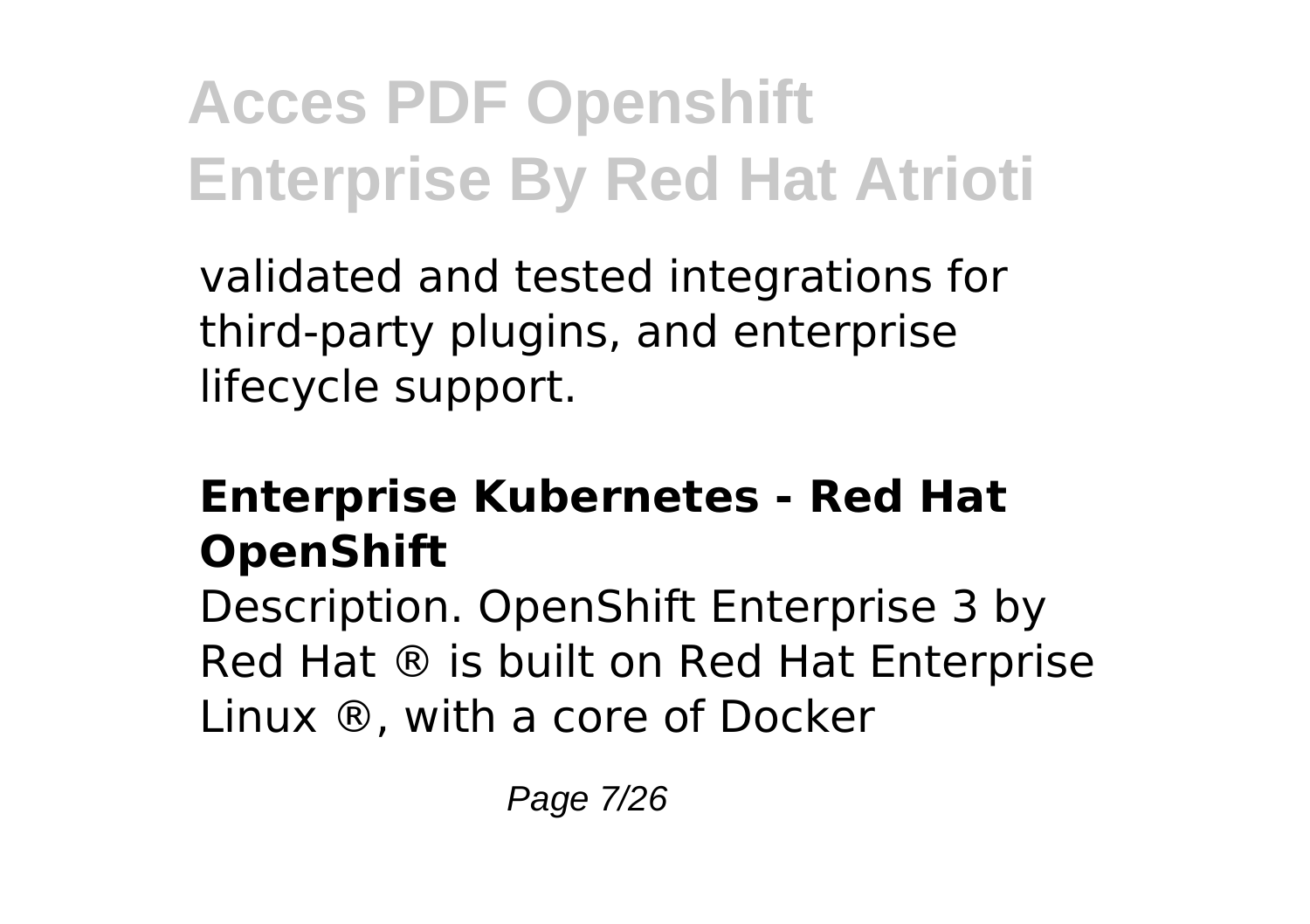application containers and orchestration and management provided by Kubernetes by Google.In this architecture guide, learn more about planning, deploying, and operating an open source Platform-as-a-Service (PaaS).

### **OpenShift Enterprise 3 by Red Hat**

Page 8/26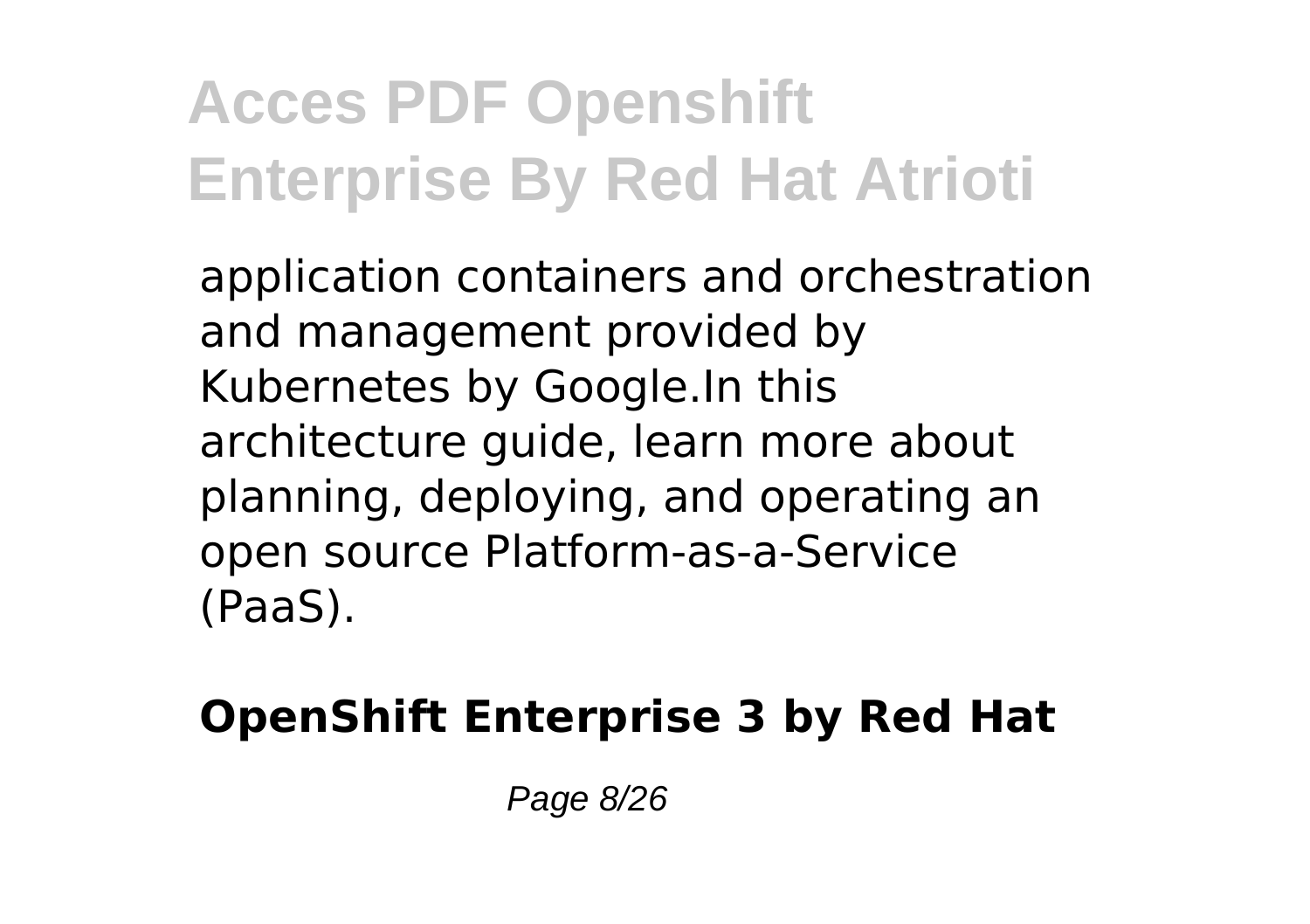### **architecture guide**

Red Hat OpenShift 4 is Kubernetes for the Enterprise, designed to power business transformation and unite your development teams on a single platform. Red Hat OpenShift 4 is scheduled to be available in the next month but in the meantime you can try it out.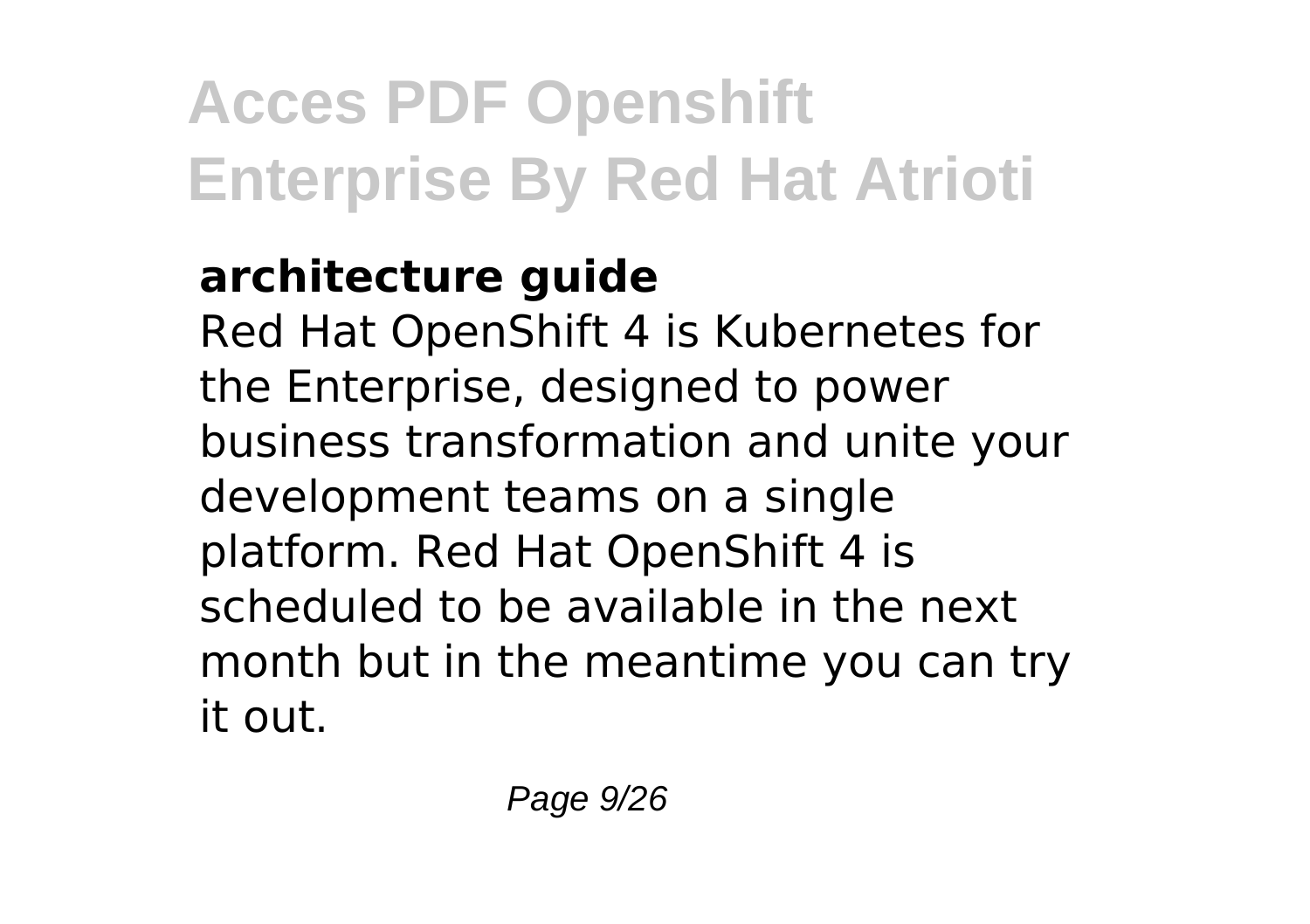#### **Introducing Red Hat OpenShift 4: Kubernetes for the Enterprise** Red Hat OpenShift is a leading hybrid cloud, enterprise Kubernetes application platform, trusted by 1,700+ organizations. Container host and runtime Red Hat OpenShift ships with Red Hat ® Enterprise Linux ® CoreOS

Page 10/26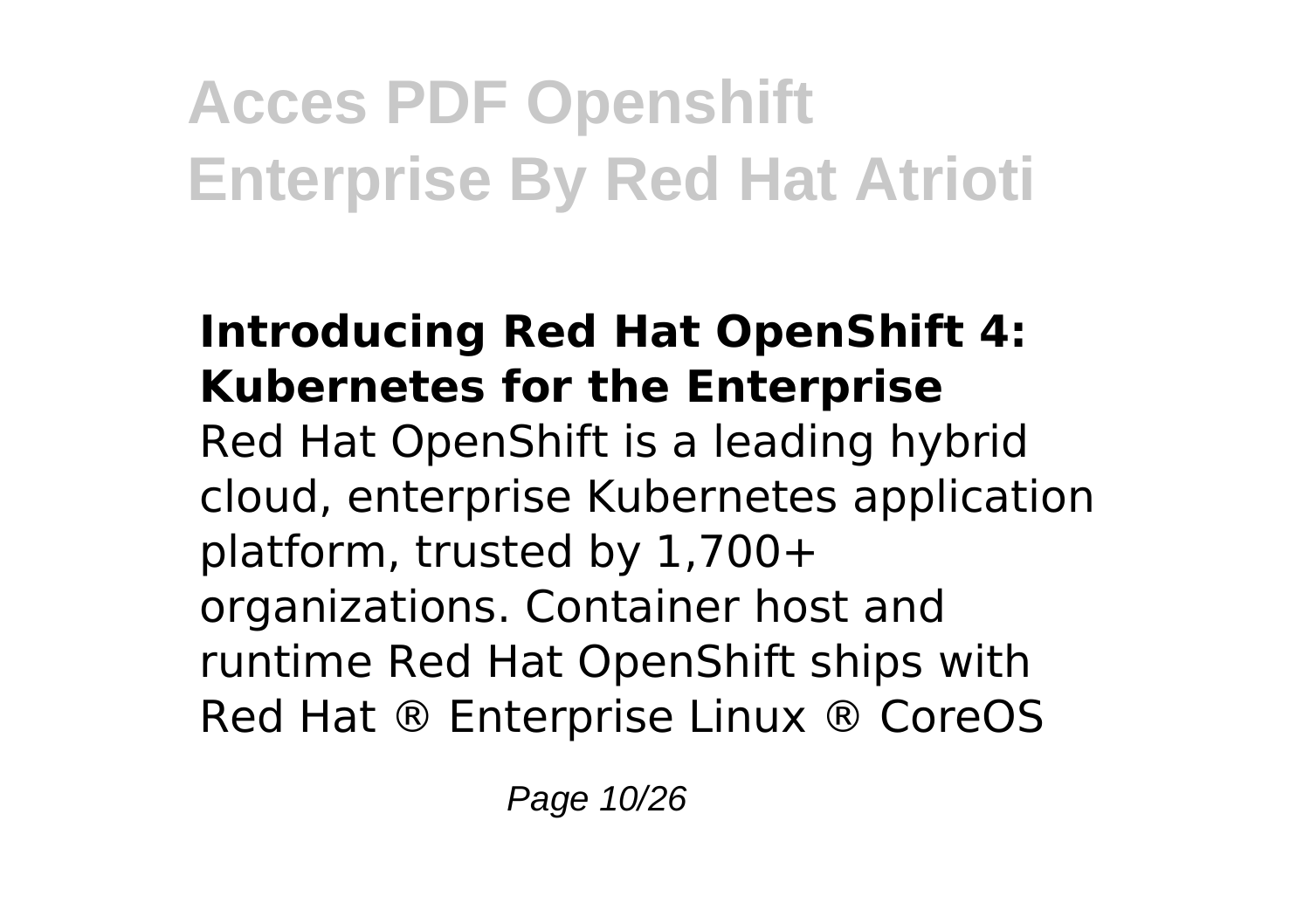for the Kubernetes master, and supports Red Hat Enterprise Linux for worker nodes.

### **What is OpenShift - Red Hat OpenShift**

Your Red Hat account gives you access to your profile, preferences, and services, depending on your status.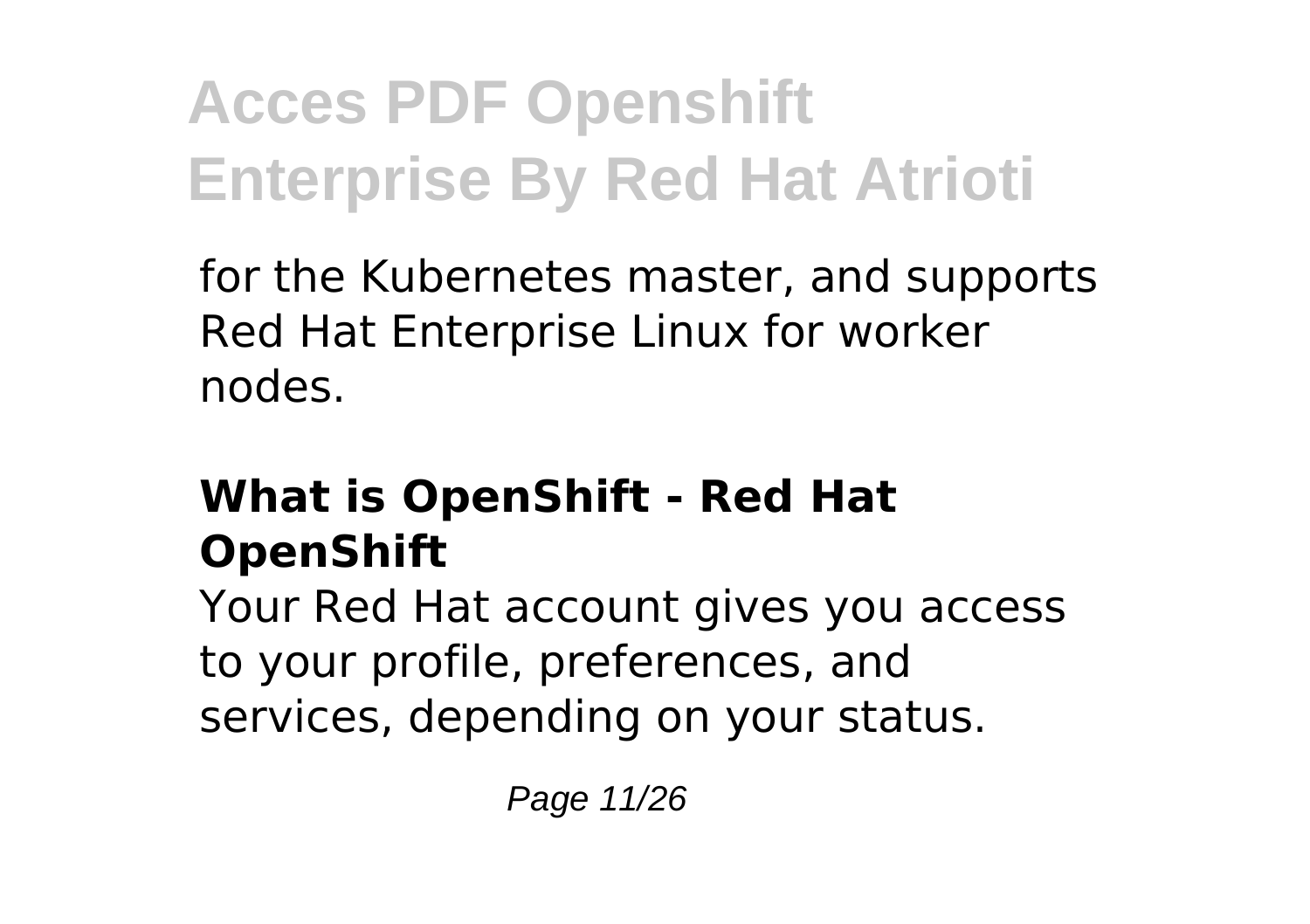Register. If you are a new customer, register now for access to product evaluations and purchasing capabilities. ... OpenShift Enterprise 3.0 Architecture Information. Red Hat OpenShift Documentation Team.

### **Architecture OpenShift Enterprise 3.0 | Red Hat Customer ...**

Page 12/26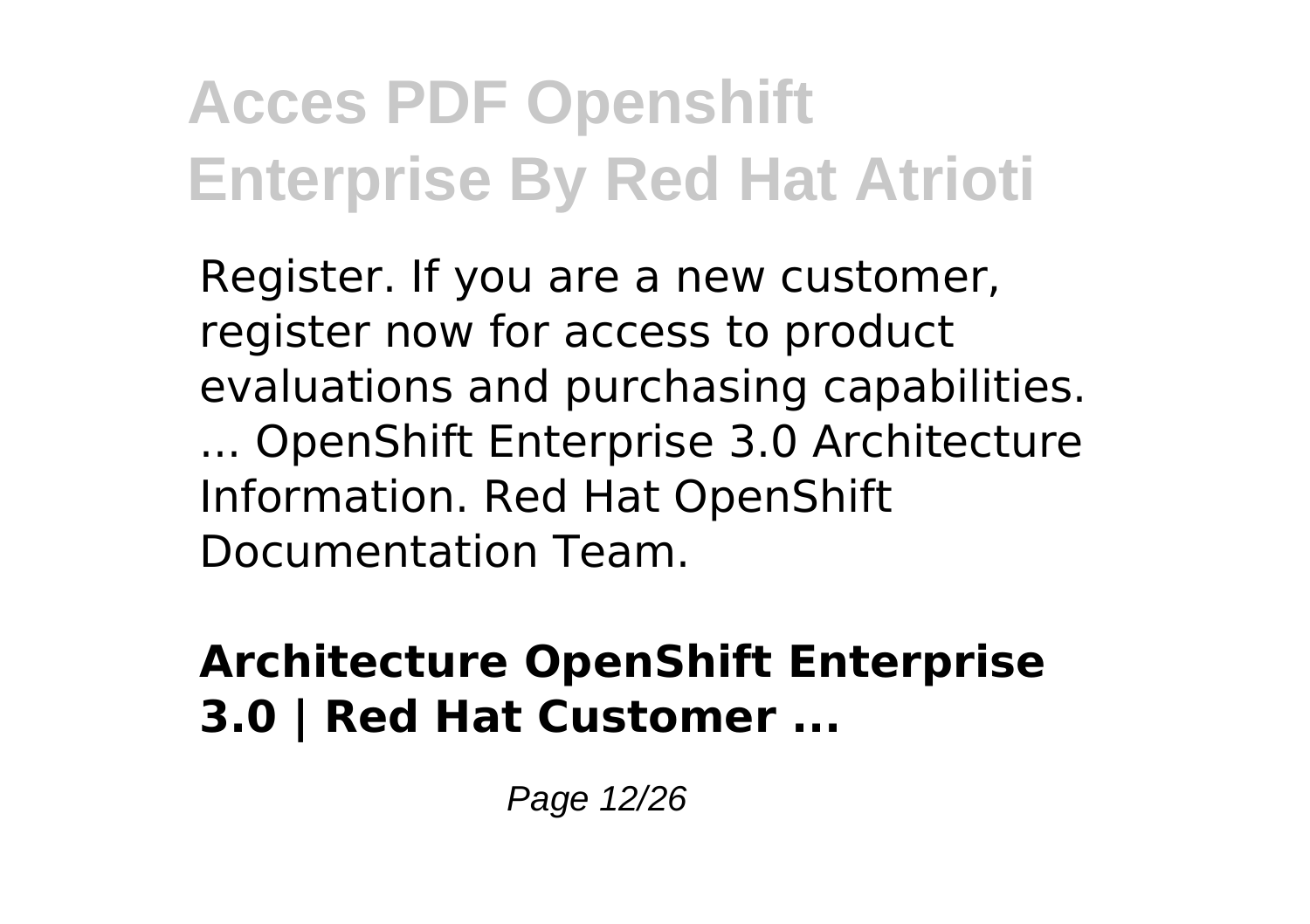In practice, this means that Red Hat will assist a customer with the setup and administration of the OpenShift Enterprise platform, including the deployment and configuration of the various nodes and brokers as well as other administrative-type tasks.

### **OpenShift Enterprise Support Policy**

Page 13/26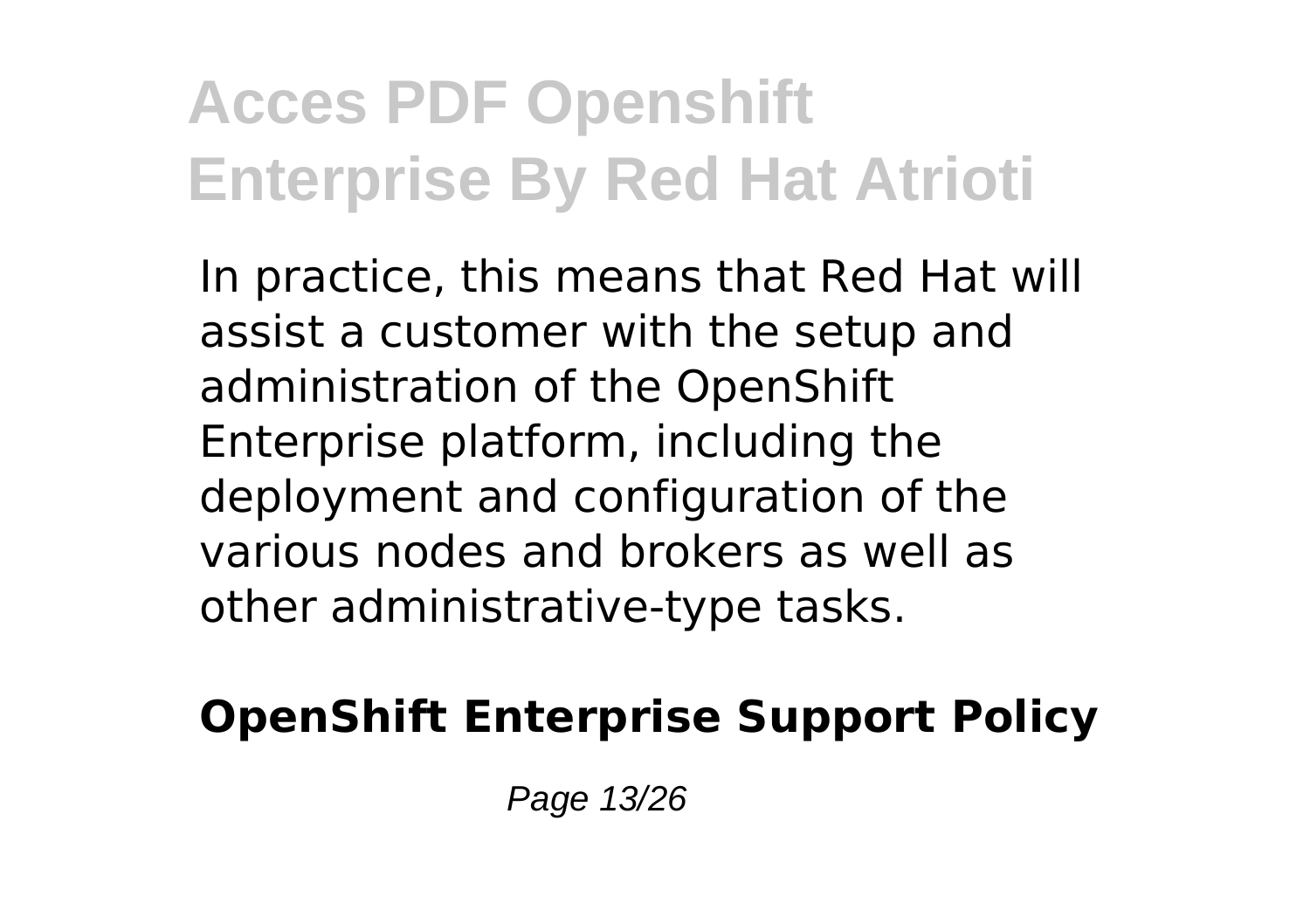### **- Red Hat Customer Portal**

Red Hat OpenShift is trusted by more than 1000 customers to deliver businesscritical applications, whether they're migrating existing workloads to the cloud or building new, cutting-edge experiences for their users. Red Hat OpenShift comes with a 9-year enterprise support lifecycle from one of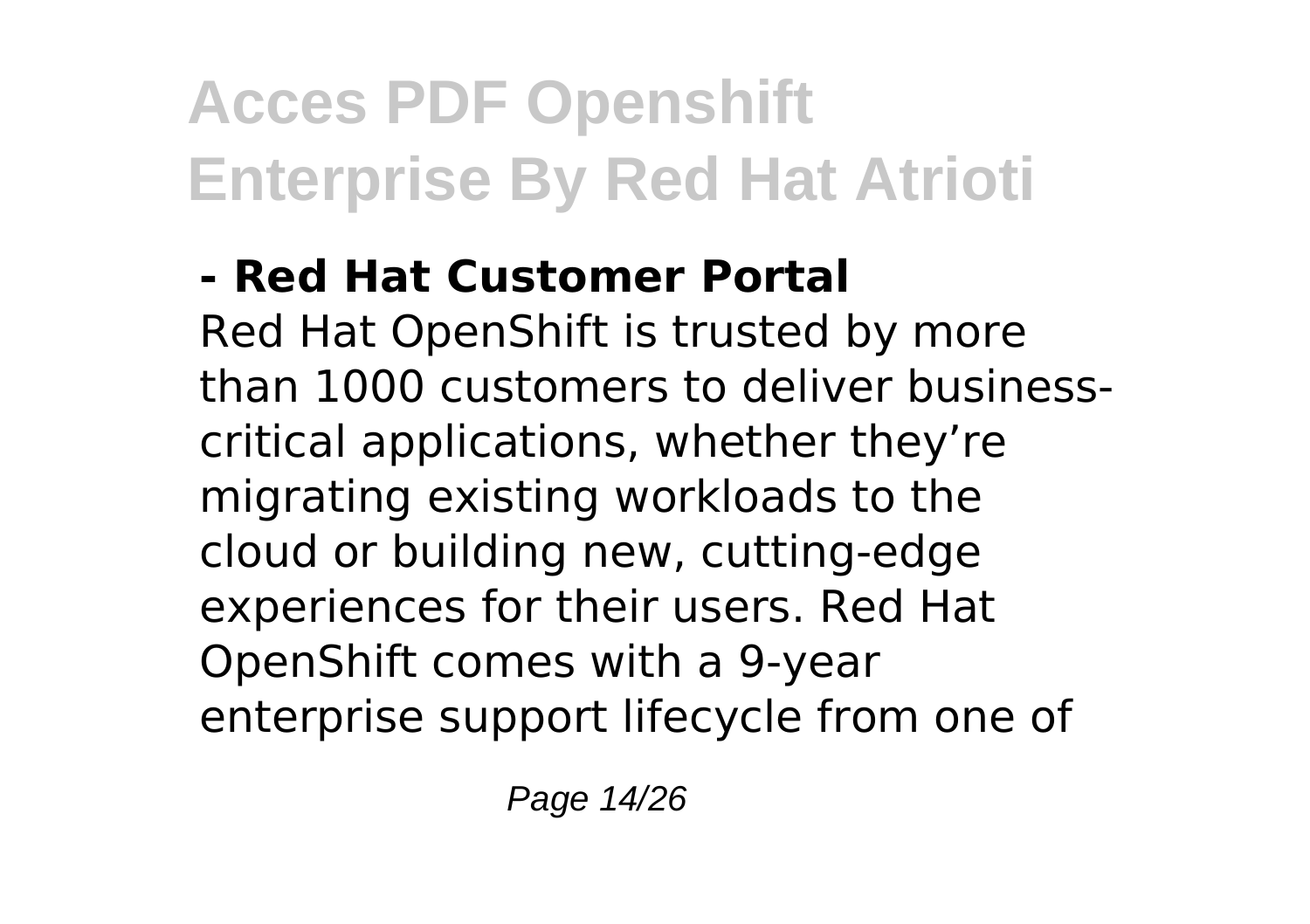the leading Kubernetes contributors.

### **OpenShift Container Platform - Red Hat OpenShift**

For enterprise teams and businesscritical applications. Red Hat OpenShift is an enterprise Kubernetes platform that makes container orchestration easier. Whatever your needs and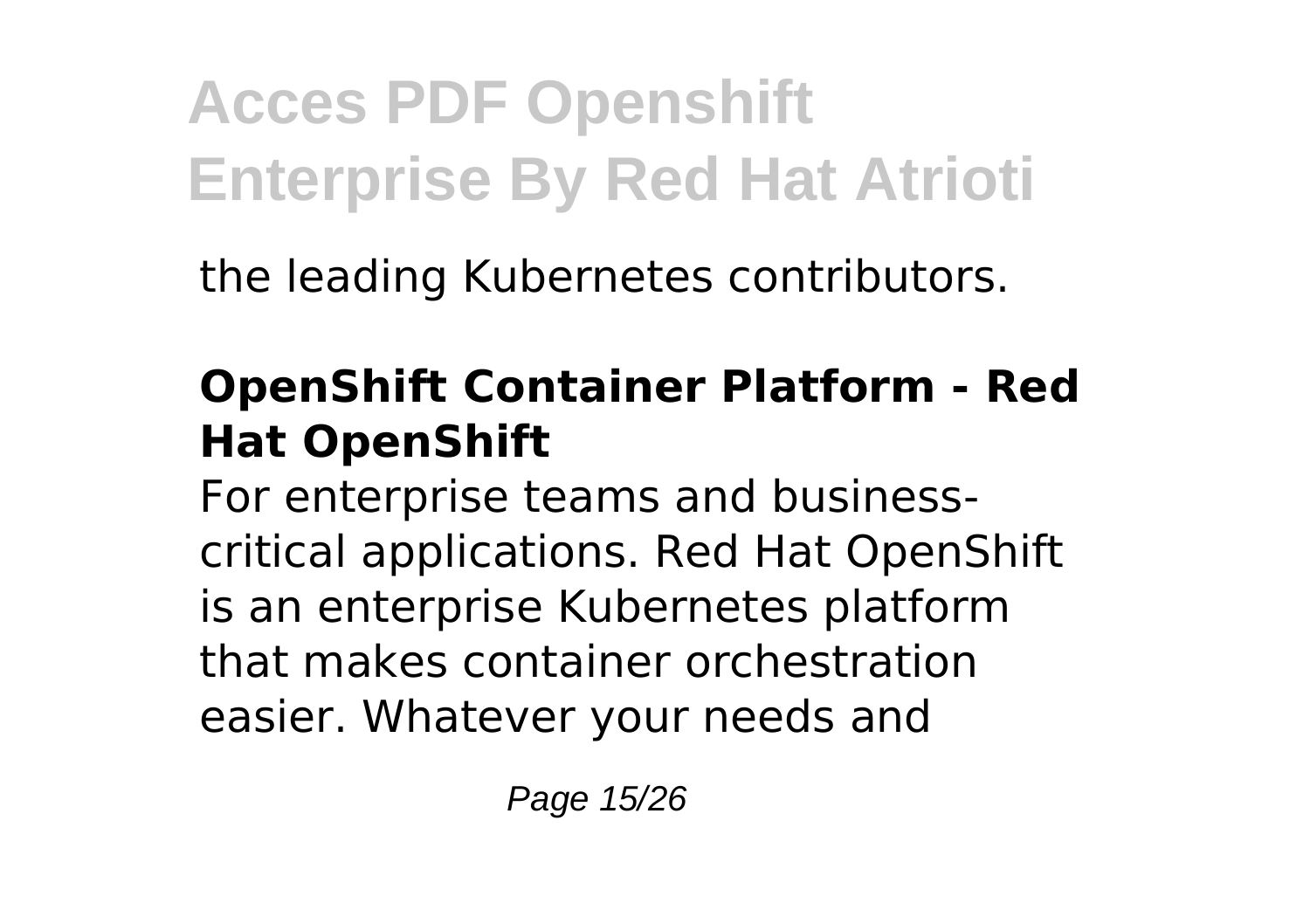wherever you host it, OpenShift helps improve developer productivity and promote innovation. Fully-managed Red Hat OpenShift clusters on AWS and Google Cloud

### **OpenShift Product Pricing - Red Hat OpenShift**

OpenShift Container Platform (formerly

Page 16/26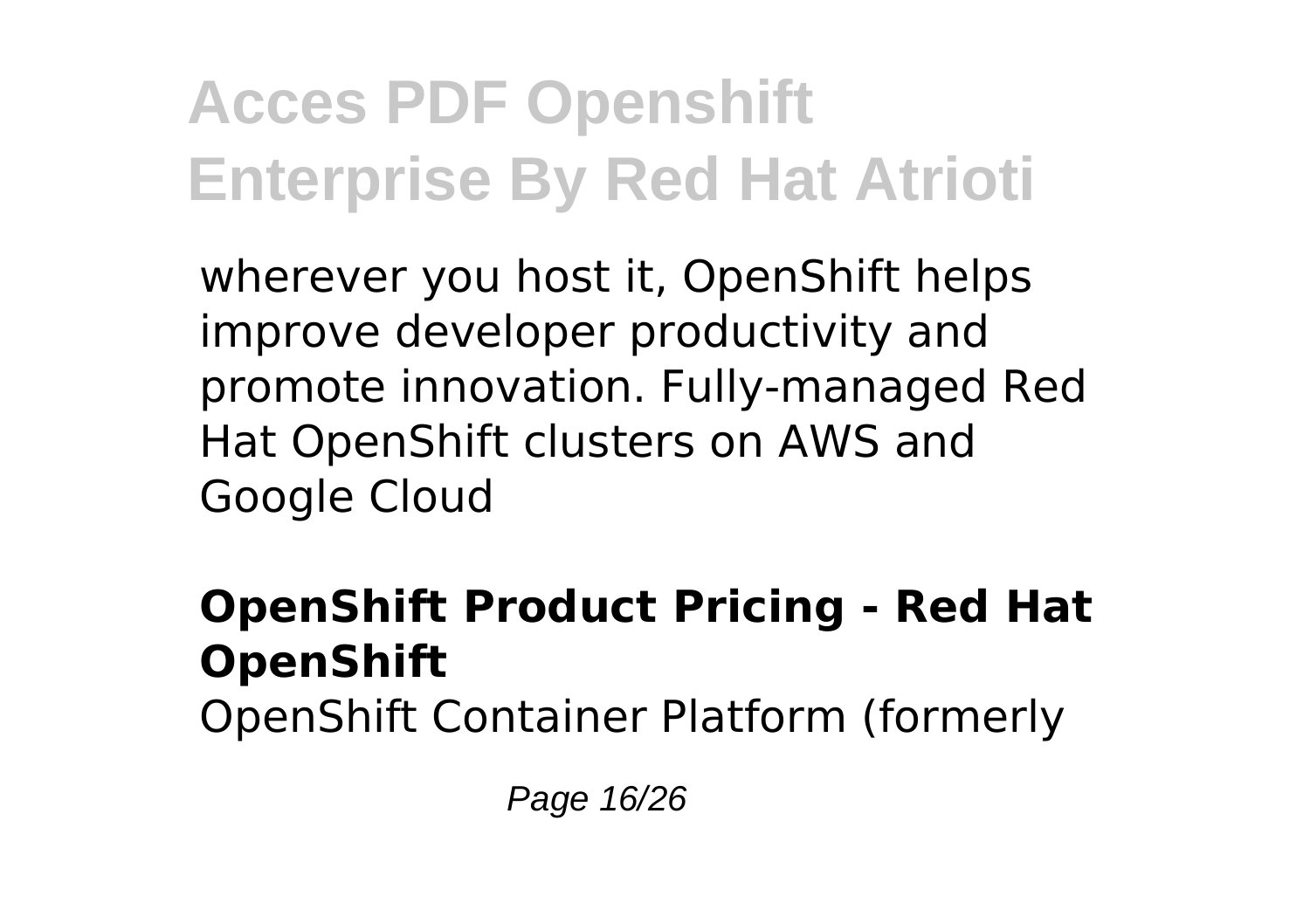known as OpenShift Enterprise) is Red Hat's on-premises private platform as a service product, built around a core of application containers powered by Docker, with orchestration and management provided by Kubernetes, on a foundation of Red Hat Enterprise Linux and Red Hat Enterprise Linux CoreOS (RHCOS).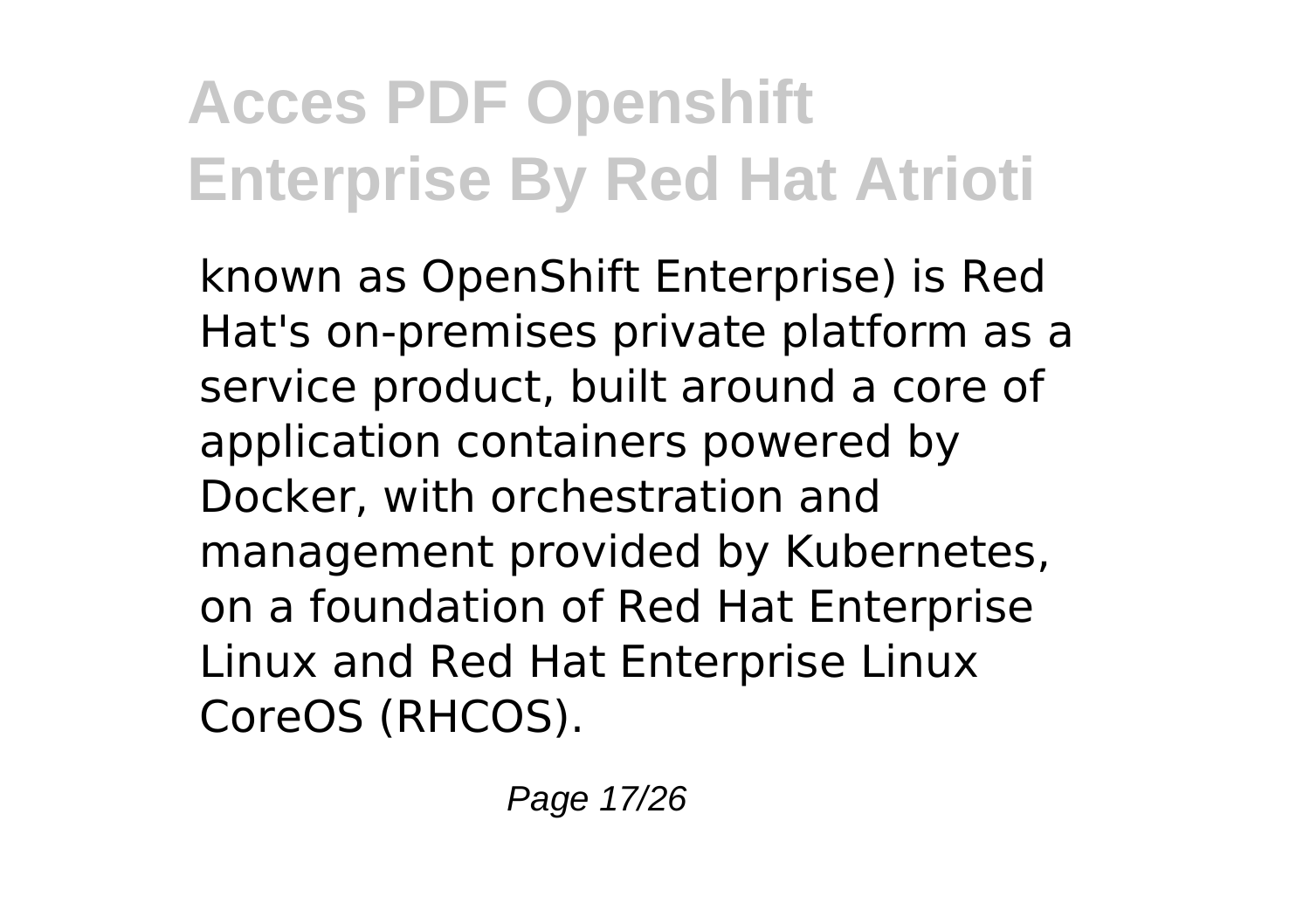### **OpenShift - Wikipedia**

The architecture of Red Hat OpenShift 4 is based on the immutable Red Hat Enterprise Linux CoreOS, enabling a tighter level of integration and security for Kubernetes environments. Red Hat Enterprise Linux CoreOS is designed to be managed and run at a massive scale,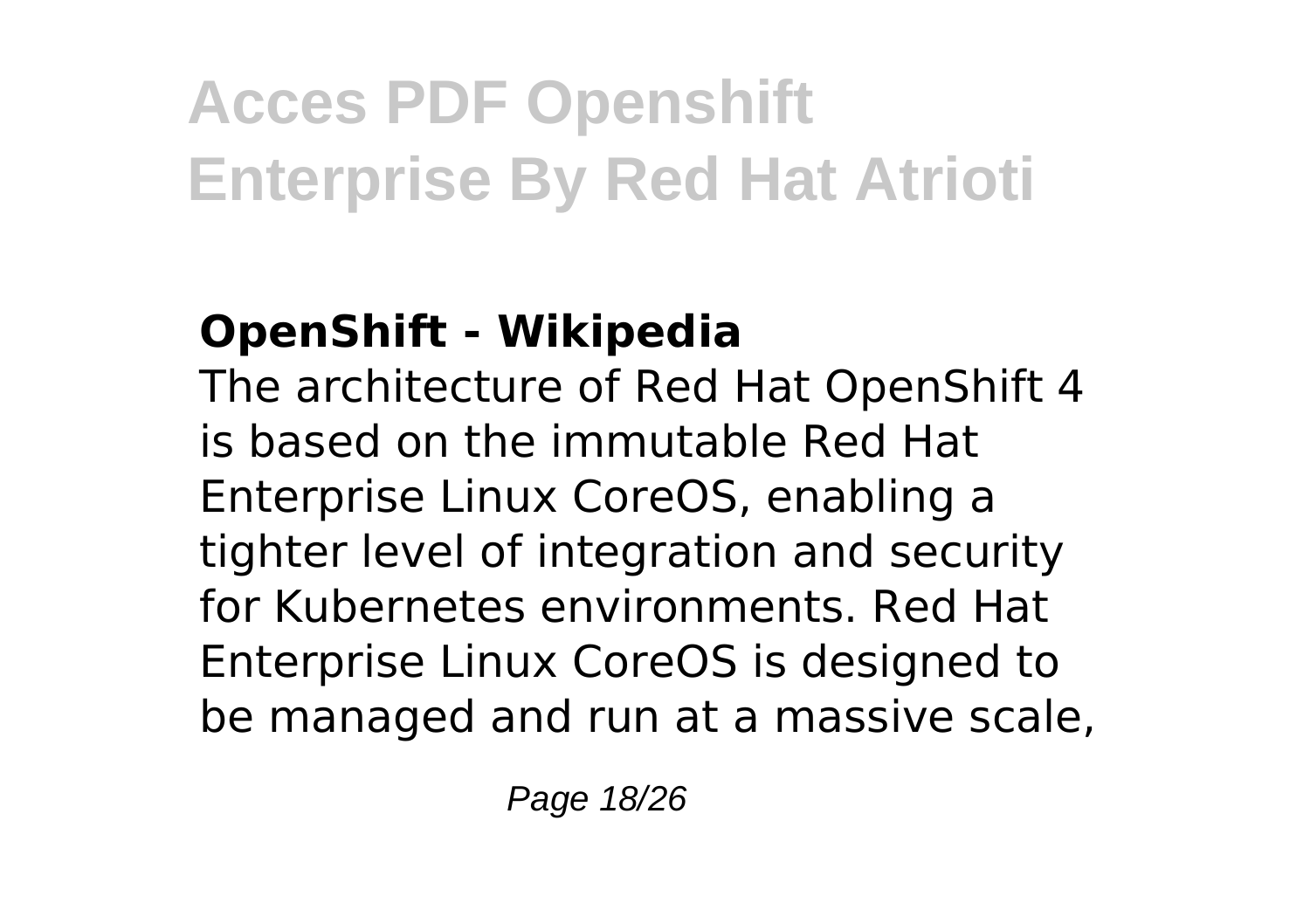with minimal operational overhead.

### **Bring containers to the enterprise with Red Hat OpenShift**

OpenShift Enterprise by Red Hat is a Platform as a Service (PaaS) that provides developers and IT organizations with an auto-scaling, cloud application platform for deploying new applications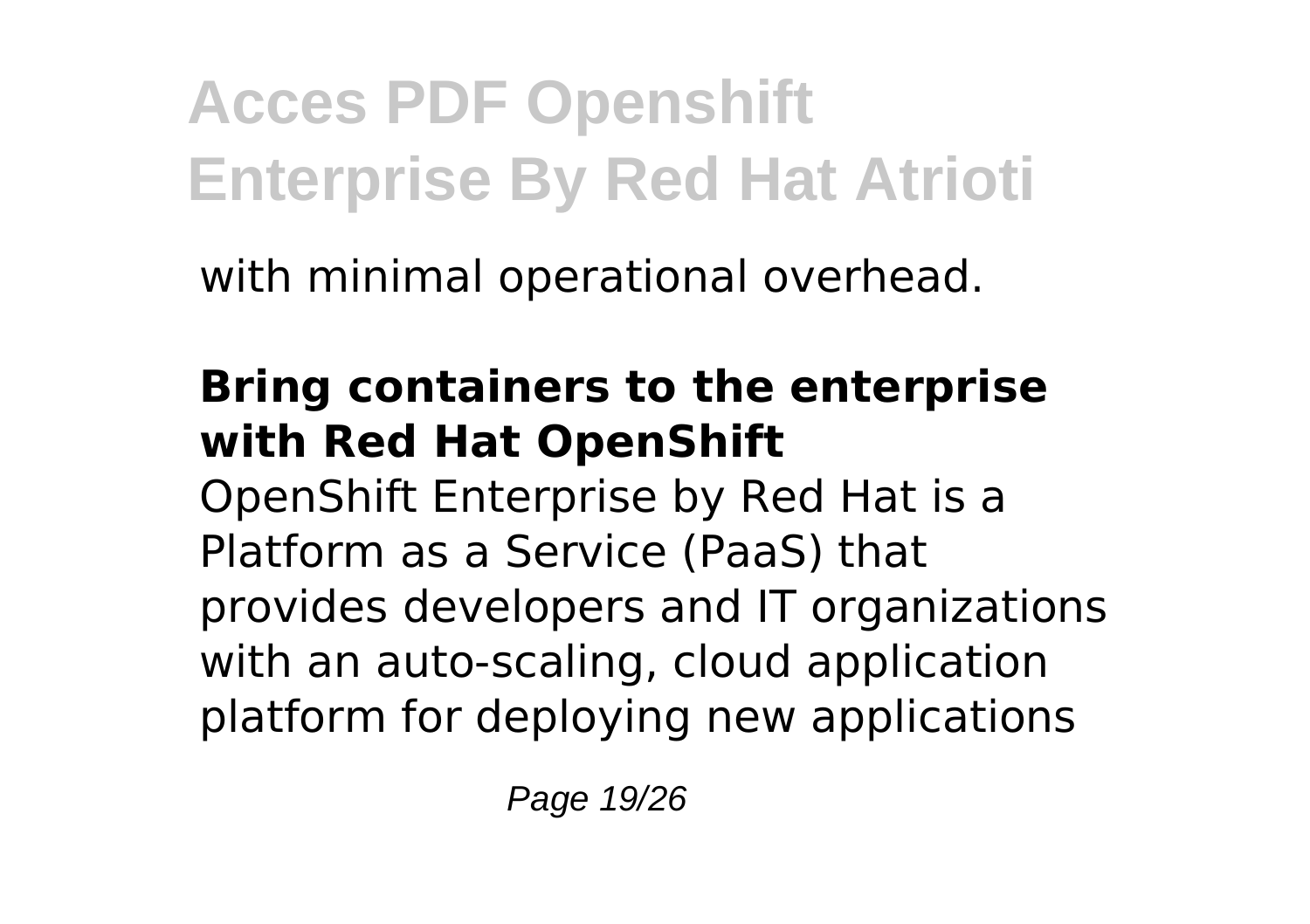on secure, scalable resources with minimal configuration and management overhead.

#### **Chapter 1. Introduction to OpenShift Enterprise OpenShift ...**

Red Hat Enterprise Linux 6 is included with OpenShift Enterprise subscriptions. See Section 2.3, "Red Hat Subscription

Page 20/26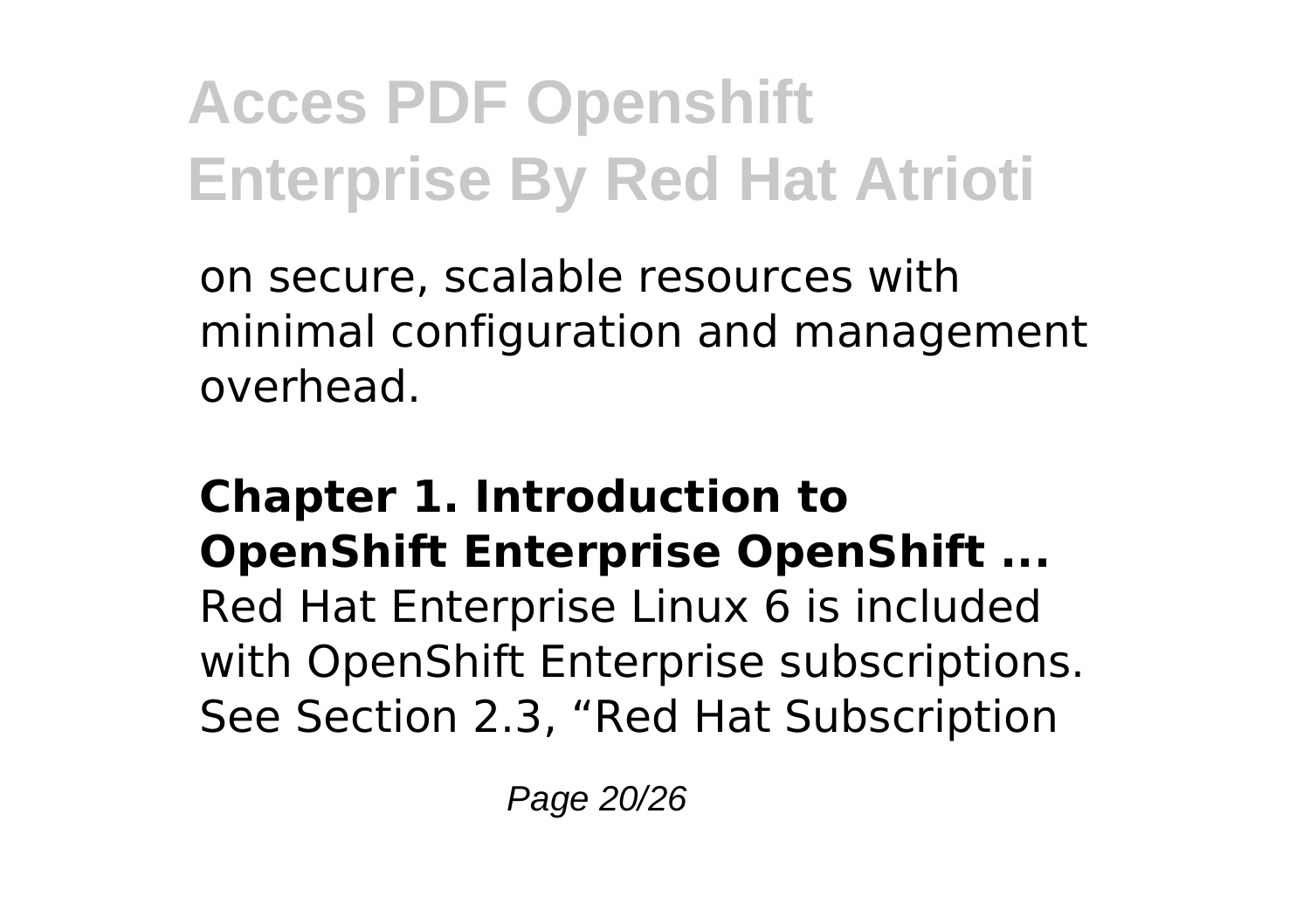Requirements" for more information. Important At this time, OpenShift Enterprise 2 is only compatible with Red Hat Enterprise Linux Server 6. Future versions will be compatible with Red Hat Enterprise Linux Server 7. 2.2.

#### **Deployment Guide 2 OpenShift Enterprise - Red Hat Customer ...**

Page 21/26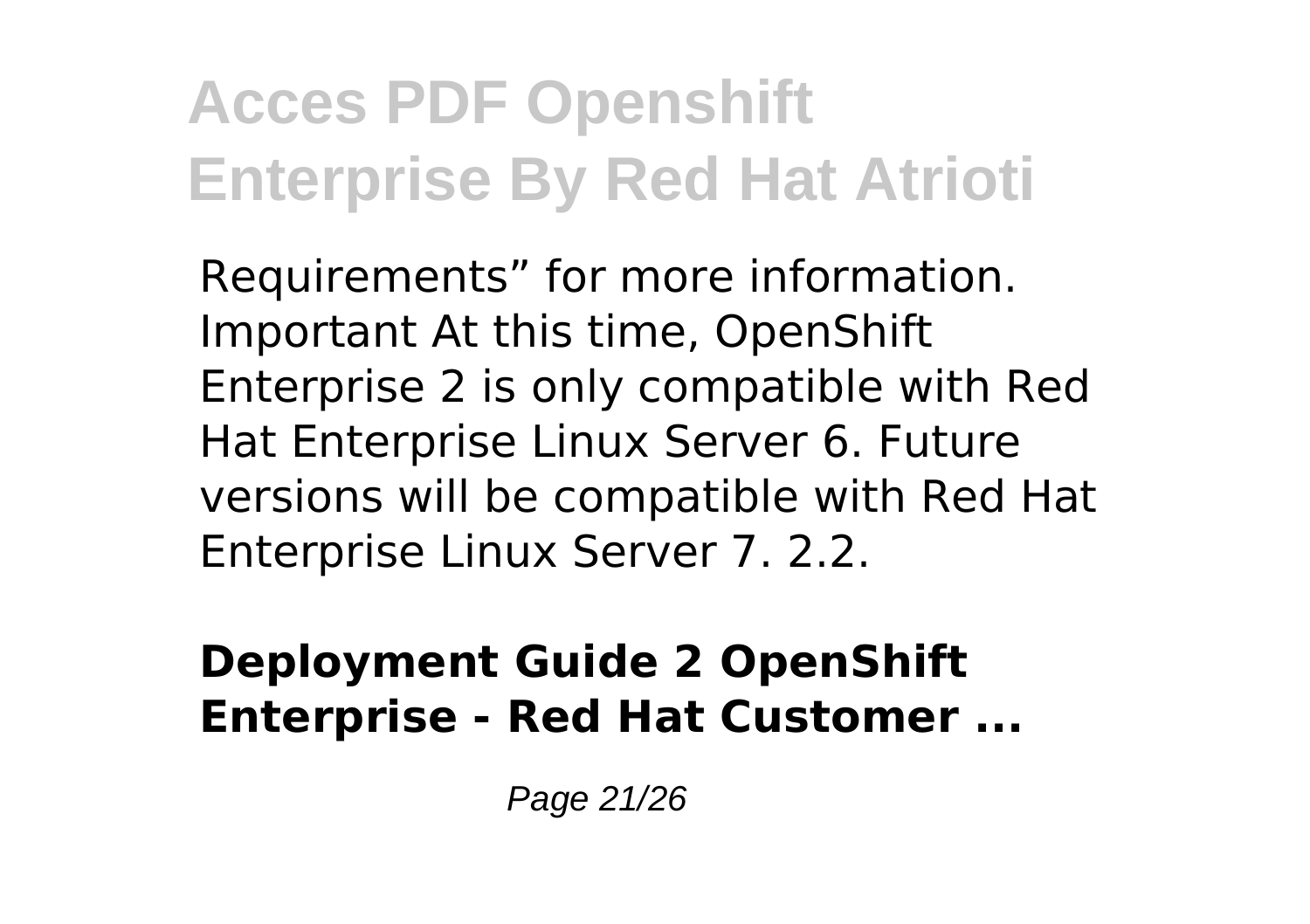Red Hat OpenShift<sup>[]</sup> Red Hat Enterprise Linux በበበ በበበበ በበ በበበ በበበበበ በበ በበበበበበ 점에서 두각을 나타냅니다. 지원이 필요한 고객에게는 전문가 교육과 컨설팅 서비스도 제공합니다.

**컨테이너 애플리케이션 플랫폼 - Red Hat OpenShift** The business value of Red Hat OpenShift IDC found an average annual savings of US\$1.29 million per 100 developers and

Page 22/26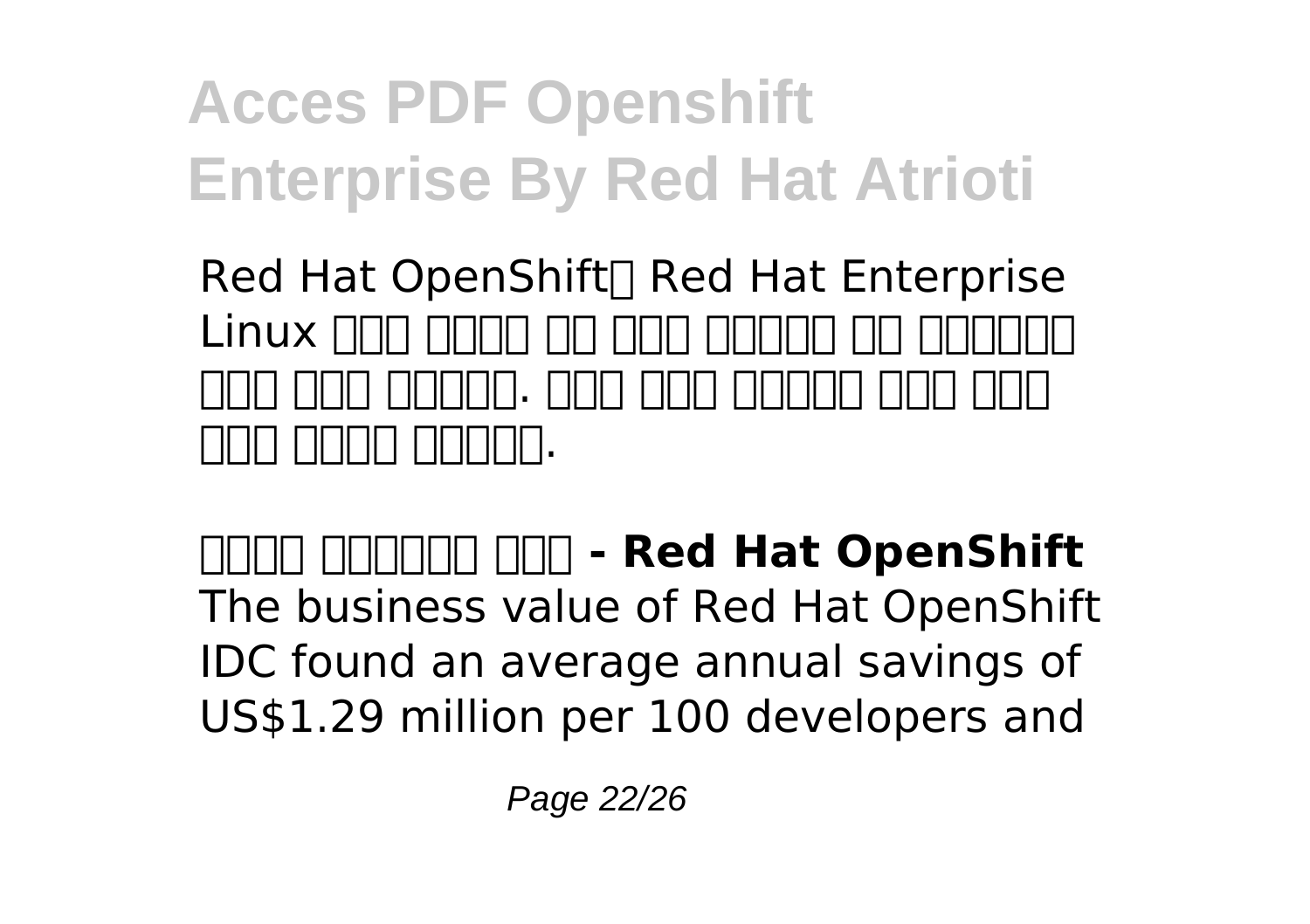higher revenue for organizations that use Red Hat OpenShift. Download the analyst paper Enabling faster innovation with DevOps and Red Hat OpenShift

**Red Hat OpenShift - NNN Kubernetes & Docker 777777** The Operator SDK and Portworx Enterprise Operator has allowed our

Page 23/26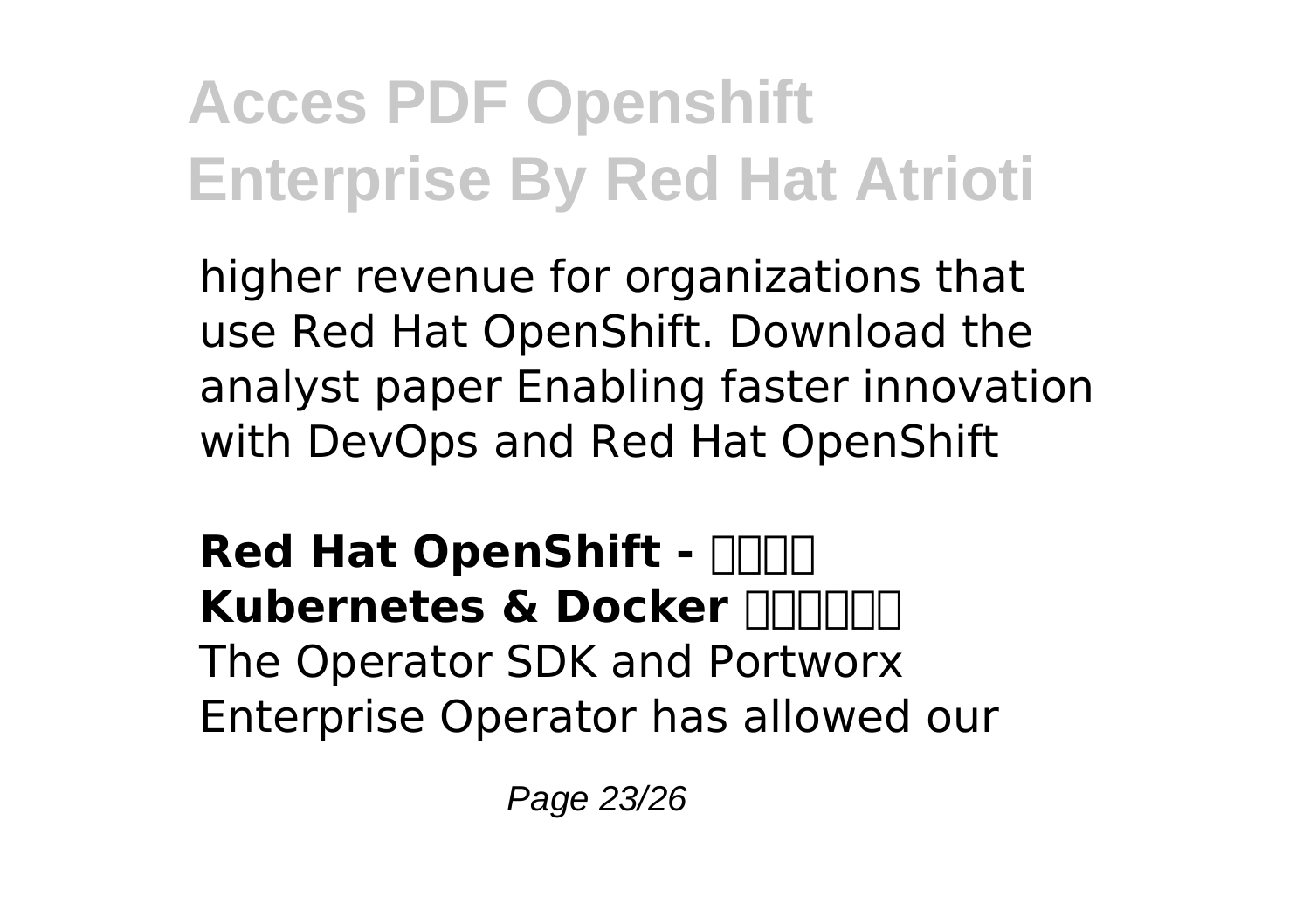customers to reduce deployment issues and increase maintainability. The Portworx Enterprise Operator is available on OperatorHub.io and the Red Hat OpenShift Certified Portworx Enterprise Operator is available in Red Hat OpenShift 4's Operator Hub.

#### **Portworx Enterprise Operator on**

Page 24/26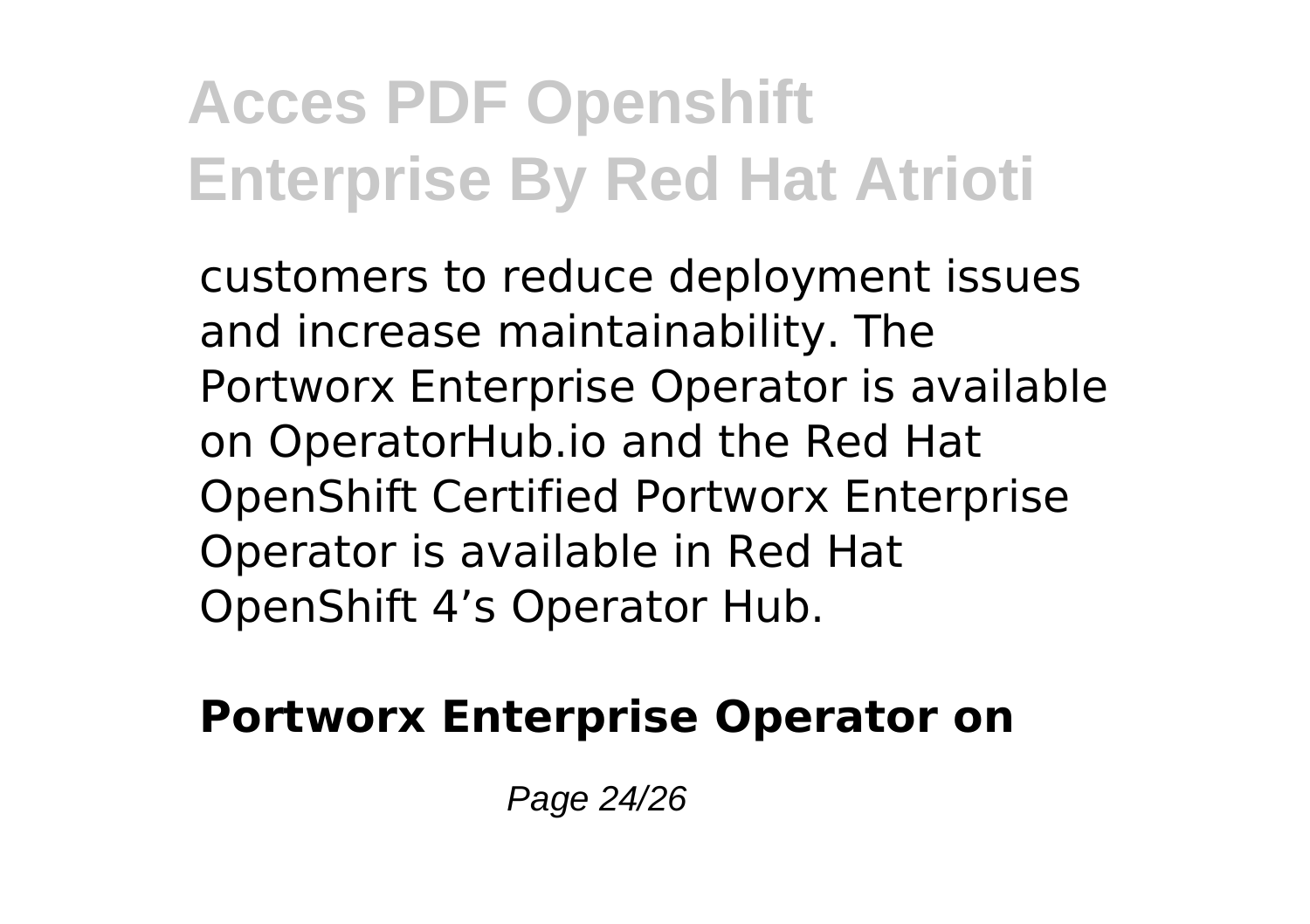#### **Red Hat OpenShift**

Red Hat ® OpenShift ® with Red Hat Enterprise Linux® CoreOS brings automated installation, management, and updates—from the Kubernetes API down to the OS—to improve the deployment of your applications.